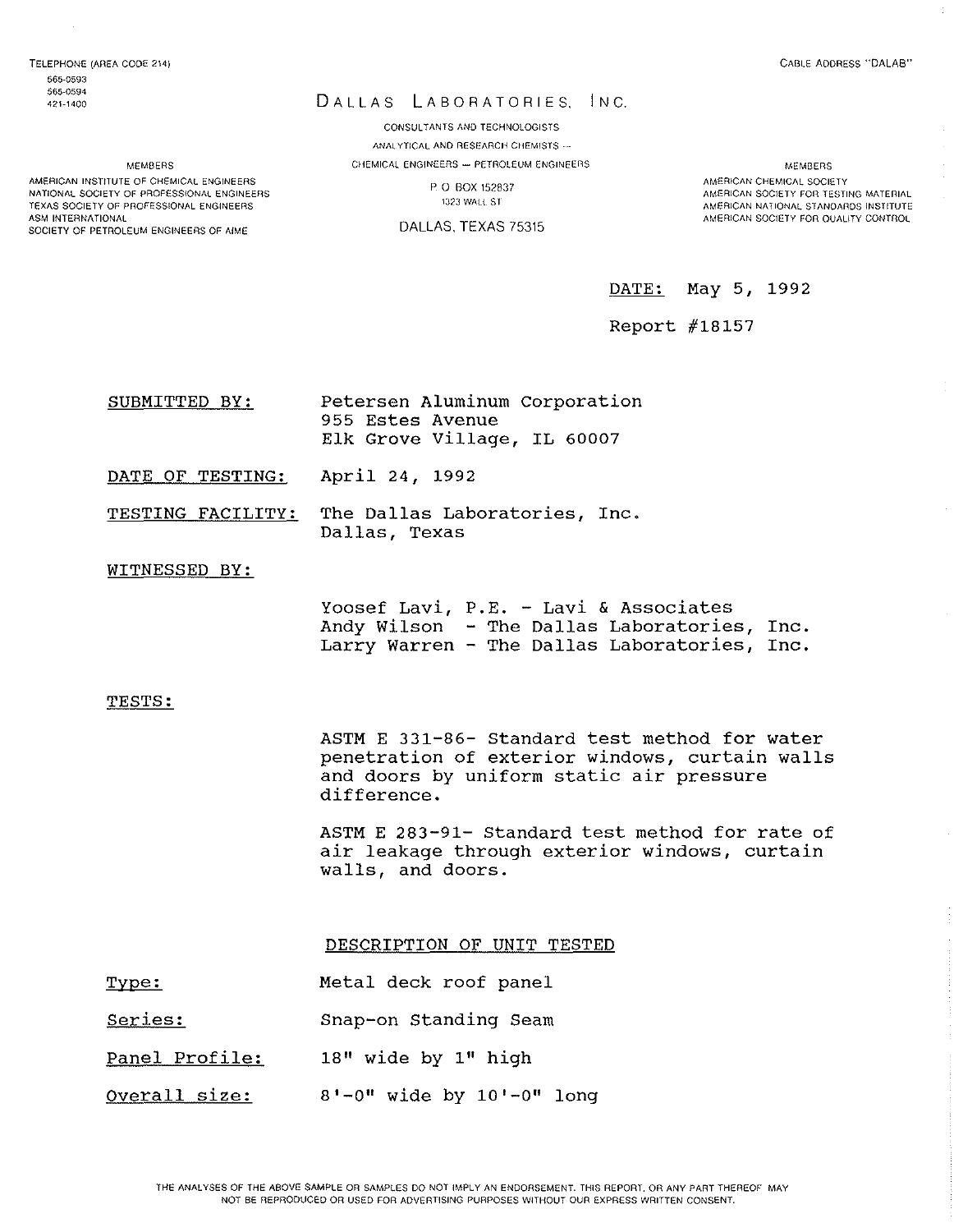Petersen Aluminum Corporation May 5, 1992 Snap-on Standing Seam Page Two

Test unit was installed over an 8'-0" wide by 10'-0" long chamber, at a slope of approximately 2:12 in the following sequence.

15/32" plywood decking supported at 24" o.c. was installed as substrate support. Type 30 organic felt as underlayment was installed over the plywood using 3/8" long steel staples. 18" wide by .024" thick panels were attached to the substrate using clips at  $24"$  o.c.. The Clips were made of .024" thick coated steel, and were fastened with 2 No. 10 x 1" long coated steel screws. Details of panel installation, and panel profile are shown in figure No. 1.

### SUMMARY OF TEST RESULTS

| Title of test                 | Test Method   | Measured       |
|-------------------------------|---------------|----------------|
| Air Infiltration @ 1.57 psf   | ASTM E 283-91 | $.006$ CFM/Ft2 |
| Air Infiltration @ 6.24 psf   | ASTM E 283-91 | $.024$ CFM/Ft2 |
| Air Exfiltration @ 1.57 psf   | ASTM E 283-91 | $.013$ CFM/Ft2 |
| Air Exfiltration @ 6.24 psf   | ASTM E 283-91 | .076CFM/Ft2    |
| Water Penetration @ 12.00 psf | ASTM E 331-86 | No Leakage     |

The above test results were obtained using the applicable ASTM test methods.

Yoosef Lavi, P.E.

TEST SUPERVISED BY: TEST CONDUCTED BY:

Warren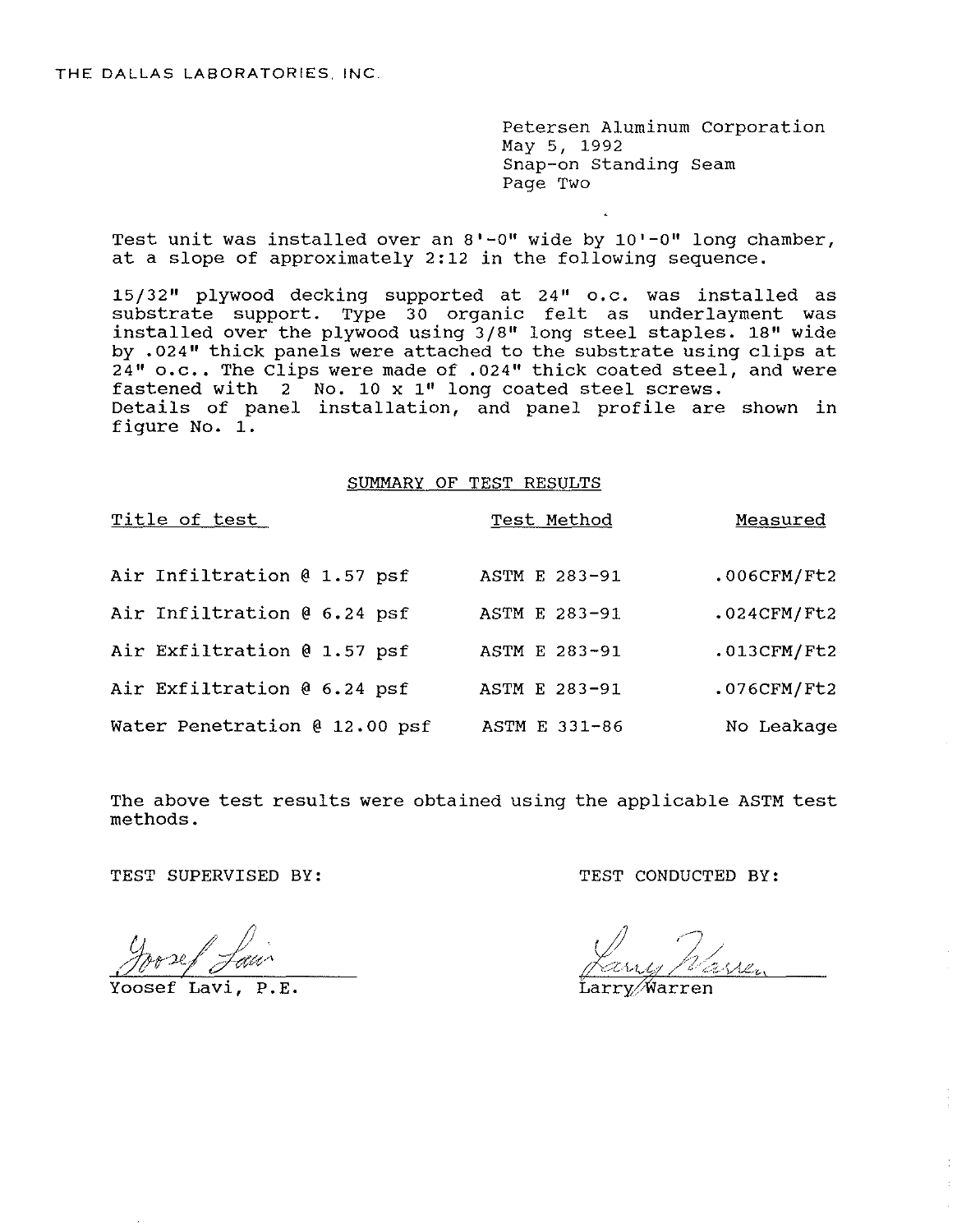

ţ

FIGURE **NO.1**